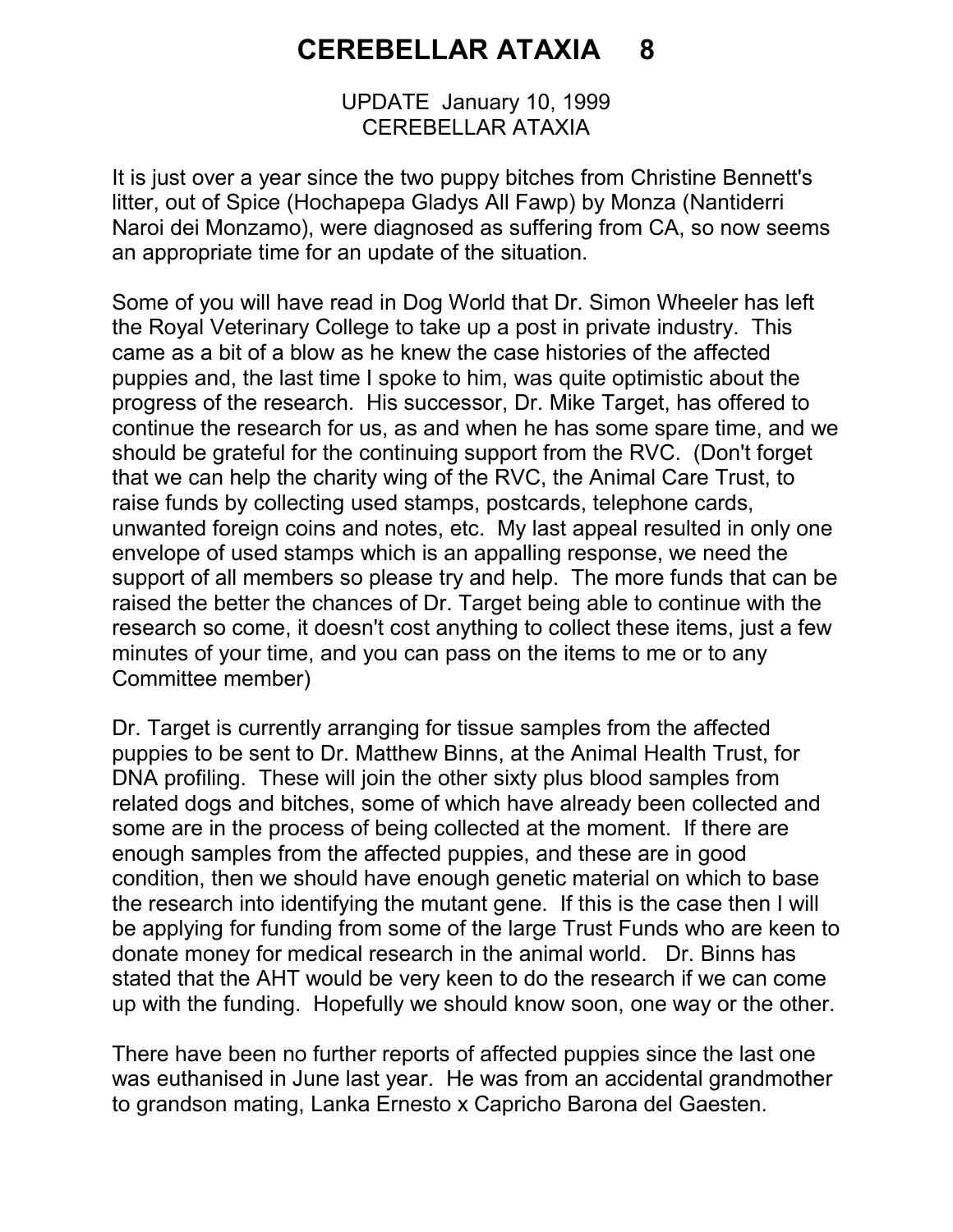## CEREBELLAR ATAXIA 8

In November I was very saddened to receive the news that a dog from the Spice x Monza litter had died suddenly in its sleep, aged 20 months. It may, or may not, have any connection with CA but fortunately the owner contacted Christine Bennett immediately and she was lucky enough to be able to speak to Dr. Mike Target, at the RVC, who arranged for tissue samples from the brain to be sent to him for examination. We are still waiting for the results but the actual post mortem carried out by the owner's vet showed no signs of disease anywhere in the body. This brings the total of puppies that have died from that litter to four, as one other puppy died in its sleep aged six months. Unfortunately the owners didn't want a post mortem and, at that time, we didn't know that the other two puppies were suffering from CA so we didn't pursue it. What we need now is for anyone who has had a young Spinone die in similar circumstances to report this to the Health Sub Committee as soon as possible, either by telephone but preferably in writing with a copy of the pedigree. All such reports should be sent to Chris Guest at Gilpins, Meaton Lane, Rock, Kidderminster, Worcs. DY14 8NT, Tel: 01299 841407. We also need brain tissue from any Spinone, aged approximately one year, that dies from any other cause, such as a road accident. This is required so that Dr. Target can make comparisons with the tissue from the affected puppies but the samples have to be collected within 12 hours of death. I know how distressing it is to lose a much loved Spinone but we need your help so please ring me straight away if you should be unfortunate enough to lose such a dog and are willing to help. My telephone number at home is 01522 792743 or at work 01522 547261.

It is vital that everyone is open and honest about reporting health problems in Spinoni, after all, what is the point of breeding beautiful dogs if they are plagued with health problems, which not only cause the dogs discomfort and pain, and sometimes premature death but cause heartache for the owners and a dim future for the breed in general. It costs nothing except the price of a stamp and a few minutes of your time to let the Health Committee know of any problem, no matter how small, so that we can collate the information and work together to eradicate some of the diseases which affect our lovely breed. With the recent completion of the Canine Genome Map it will be much easier to track down the hereditary diseases and wipe them out completely, but it's all down to us. We say we are the guardians of the breed, let's prove it.

Many of you with progeny of Wynsett Jumping Jack Flash have been asking whether he has been cleared of being a carrier of CA by Dr. Cattanach. The answer at the moment is no, he hasn't been cleared yet but Linda Collins, who owned Jack, has recently sent questionnaires out to